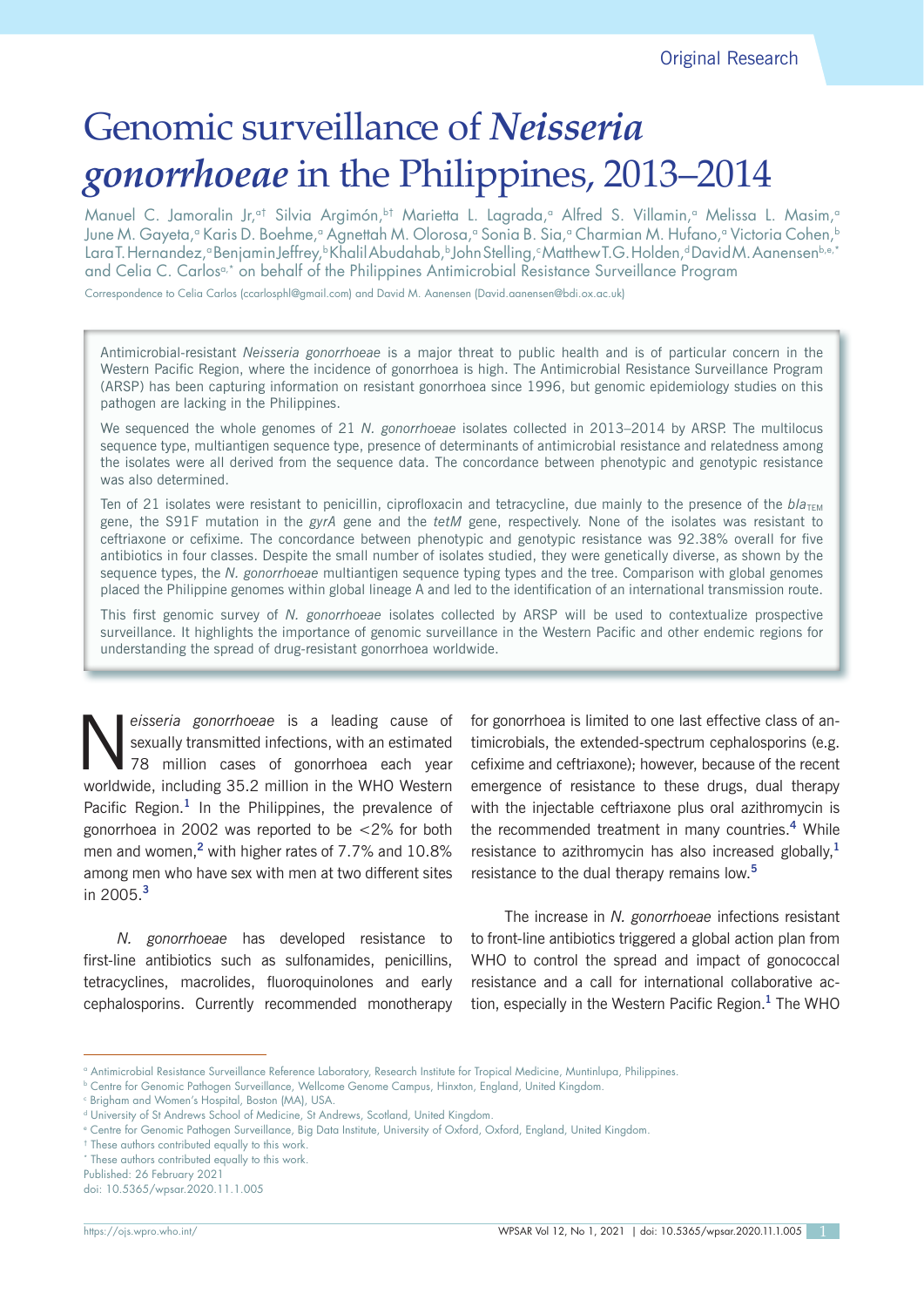Gonococcal Antimicrobial Surveillance Programme has operated in the Western Pacific and South-East Asian regions since 1992, but surveillance of gonococcal antimicrobial resistance (AMR) remains limited in the Asia– Pacific region.**<sup>6</sup>** In a recent report, 18 of 21 countries in the Asia and the Pacific reported isolates with decreased susceptibility to ceftriaxone and/or isolates resistant to azithromycin between 2011 and 2016.**<sup>6</sup>** The Antimicrobial Resistance Surveillance Program (ARSP) of the Philippines Department of Health has been contributing AMR surveillance data to the Western Pacific Gonococcal Antimicrobial Surveillance Programme since 1996 and did not confirm isolates with decreased susceptibility or resistance to these antibiotics during 2011–2016,**<sup>6</sup>** while high gonococcal resistance rates against other first-line antibiotics have long been reported (**Fig. 1**). Continuous surveillance is thus key to detecting potential emergence or introduction of resistance to current treatment options.

Molecular methods for defining the epidemiology of gonococci include both *N. gonorrhoeae* multiantigen sequence typing (NG-MAST)**<sup>7</sup>** and multilocus sequence typing (MLST),**<sup>8</sup>** although NG-MAST is more widely used to investigate specific gonococcal AMR phenotypes.**<sup>8</sup>** Whole-genome sequencing (WGS) was recently shown to provide better resolution and accuracy than NG-MAST or MLST.**<sup>9</sup>** Good understanding of the population structure and the mechanisms of resistance of *N. gonorrhoeae* in the Philippines would allow detection of high-risk clones associated with high-risk groups and contribute to the clinical management of gonococcal-related diseases and the creation of policies to prevent the spread of drug resistance.**10,11** Here, we describe the results of the first genomic survey of gonococcal isolates in the Philippines.

# **METHODS**

# **Bacterial isolates**

A total of 51 *N. gonorrhoeae* isolates were collected at ARSP sentinel sites in 2013 and 2014 (**Table 1**). Of the 36 isolates referred to the ARSP reference laboratory for confirmation, 22 isolates from seven sentinel sites were resuscitated and submitted for WGS.

# **Antimicrobial susceptibility testing**

All *N. gonorrhoeae* isolates in this study were tested at the ARS reference laboratory for susceptibility to five

antimicrobials representing four different classes, namely penicillin (PEN), ciprofloxacin (CIP), tetracycline (TCY), ceftriaxone (CRO) and cefixime (CFX), by disc diffusion and gradient diffusion (Etest, BioMerieux). The minimum inhibitory concentrations were interpreted as resistant, intermediate or susceptible according to the interpretative criteria in the Performance Standards for Antimicrobial Susceptibility Testing (26th edition) of the Clinical and Laboratory Standards Institute (CLSI).**<sup>12</sup>** All isolates were

screened for β-lactamase production on cefinase paper discs (BD BBL). Azithromycin was not included in the panel of antibiotics, because, at the time isolates were collected, it was not in the treatment guidelines of the Philippines and no CLSI breakpoint was available.

## **DNA extraction and whole-genome sequencing**

DNA was extracted from a single colony of each isolate with a Wizard® Genomic DNA Purification Kit (Promega), and the quantity and quality were determined with a Quantus Fluorometer (Promega) with picogreen and a NanoDrop 2000c spectrophotometer (Thermo Fisher Scientific). The DNA extracts were then shipped to Wellcome Trust Sanger Institute for sequencing on the Illumina HiSeq platform with 100-bp paired-end reads. Raw sequence data were deposited in the European Nucleotide Archive under the study accession number PRJEB17615. Run accessions are provided on the Microreact projects.

#### **Bioinformatics analysis**

Genome quality was evaluated according to metrics generated from assemblies, annotation files and the alignment of the isolates to the reference genome of *N. gonorrhoeae* strain TCDC-NG08107 (accession CP002441.1), as previously described.**<sup>13</sup>** Annotated assemblies were produced with the pipeline previously described.**<sup>14</sup>** We included 21 high-quality *N. gonorrhoeae* genomes in this study.

The MLST sequence types (STs) and NG-MAST types, as well as the presence of AMR determinants (known genes or mutations) and clustering of the isolates according to genetic similarity (tree), were predicted in *silico* from genome assemblies with Pathogenwatch (https://www.sanger.ac.uk/tool/pathogenwatch/).**<sup>15</sup>** In parallel, the evolutionary relations among the isolates were inferred from single nucleotide polymorphisms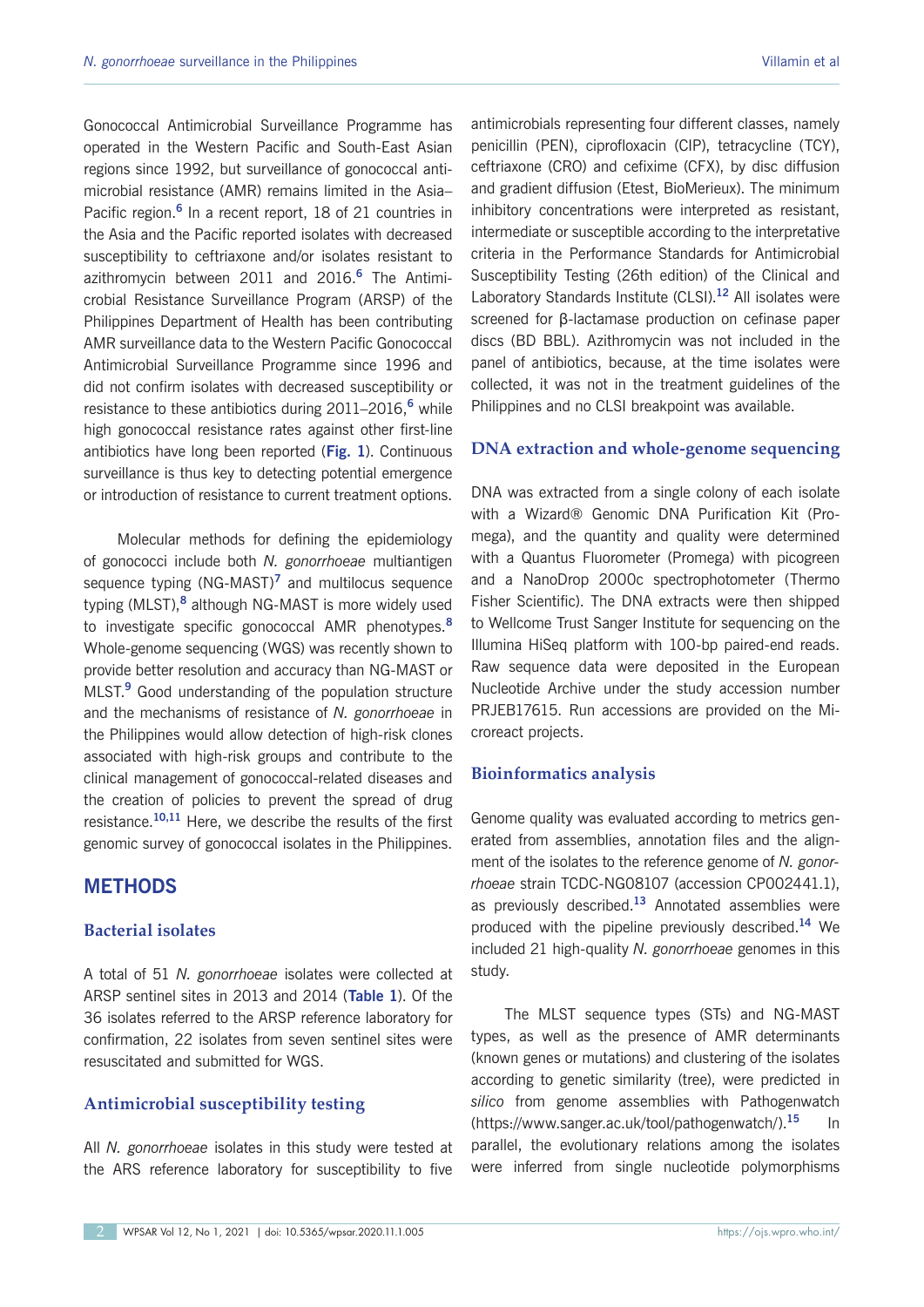Fig. 1. **Annual resistance rates of** *N. gonorrhoeae* **between 2000 and 2014 for penicillin (PEN), ciprofloxacin (CIP) and tetracycline (TCY)**



| Table 1. | Number of N. gonorrhoeae isolates analysed       |
|----------|--------------------------------------------------|
|          | by ARSP and referred to the reference labo-      |
|          | ratory during 2013 and 2014, isolates sub-       |
|          | mitted for WGS and high-quality N. gonor-        |
|          | <i>rhoeae</i> genomes obtained, by sentinel site |
|          | and AMR profile                                  |

|                                  | <b>Number of isolates</b> |                |                |
|----------------------------------|---------------------------|----------------|----------------|
|                                  | 2013                      | 2014           | <b>Total</b>   |
| <b>Total ARSP</b>                | 24                        | 27             | 51             |
| Referred to reference laboratory | 16                        | 20             | 36             |
| Submitted for WGS                | 8                         | 14             | 22             |
| High-quality genomes             | 8                         | 13             | 21             |
| By sentinel site                 |                           |                |                |
| <b>CVM</b>                       | 0                         | 1              | 1              |
| <b>DMC</b>                       | 1                         | $\Omega$       | 1              |
| <b>EVR</b>                       | 1                         | $\Omega$       | 1              |
| <b>MMH</b>                       | 1                         | 1              | $\overline{2}$ |
| <b>NMC</b>                       | $\Omega$                  | 1              | 1              |
| <b>VSM</b>                       | 5                         | 6              | 11             |
| <b>ZPH</b>                       | 0                         | $\overline{4}$ | $\overline{4}$ |
| By AMR profile                   |                           |                |                |
| PEN CIP TCY                      | $\overline{2}$            | 8              | 10             |
| <b>PEN CIP</b>                   | 4                         | $\overline{4}$ | 8              |
| <b>PEN</b>                       | $\overline{2}$            | $\Omega$       | $\overline{2}$ |
| <b>CIP TCY</b>                   | 0                         | 1              | $\mathbf{1}$   |

CVM: Cagayan Valley Medical Center, DMC: Southern Philippines Medical Center, EVR: Eastern Visayas Regional Medical Center, MMH: Corazon Locsin<br>Montelibano Memorial Regional Hospital, NMC: Northern Mindanao Medical<br>Center, VSM: Vicente Sotto Memorial Medical Center, ZPH: Zamboanga Del<br>Norte

PEN: penicillin, CIP: ciprofloxacin, TCY: tetracycline

(SNPs) by mapping the paired-end reads to the reference genome of *N. gonorrhoeae* strain FA 1090 (accession AE004969.1), as described in detail previously.**<sup>13</sup>** Mobile genetic elements described in the FA 1090 genome**<sup>16</sup>** were masked in the alignment of pseudogenomes with a script available at https://github.com/sanger-pathogens/ remove blocks from aln. SNPs were extracted with snp-sites,**<sup>17</sup>** and a maximum likelihood phylogenetic tree was generated from 7518 SNP positions with RAxML,**<sup>18</sup>** the generalized time-reversible model and the GAMMA method of correction for among-site rate variation, with 500 bootstrap replicates.

To complement the Pathogenwatch AMR results, known AMR determinants were identified from raw sequence reads with ARIBA**<sup>19</sup>** and a curated database of known resistance genes and mutations available at https://github.com/martinghunt/ariba-publication/tree/ master/N\_gonorrhoeae/Ref. The combined genotypic predictions of AMR (test) were compared with the phenotypic results (reference), and the concordance between the two methods was computed for each of five antibiotics (105 total comparisons). Isolates found to be resistant or to have reduced susceptibility (intermediate) were pooled as non-susceptible for comparison purposes. An isolate with the same outcome for both the test and reference (i.e. both susceptible or both non-susceptible) was counted as a concordant isolate. Concordance was the number of concordant isolates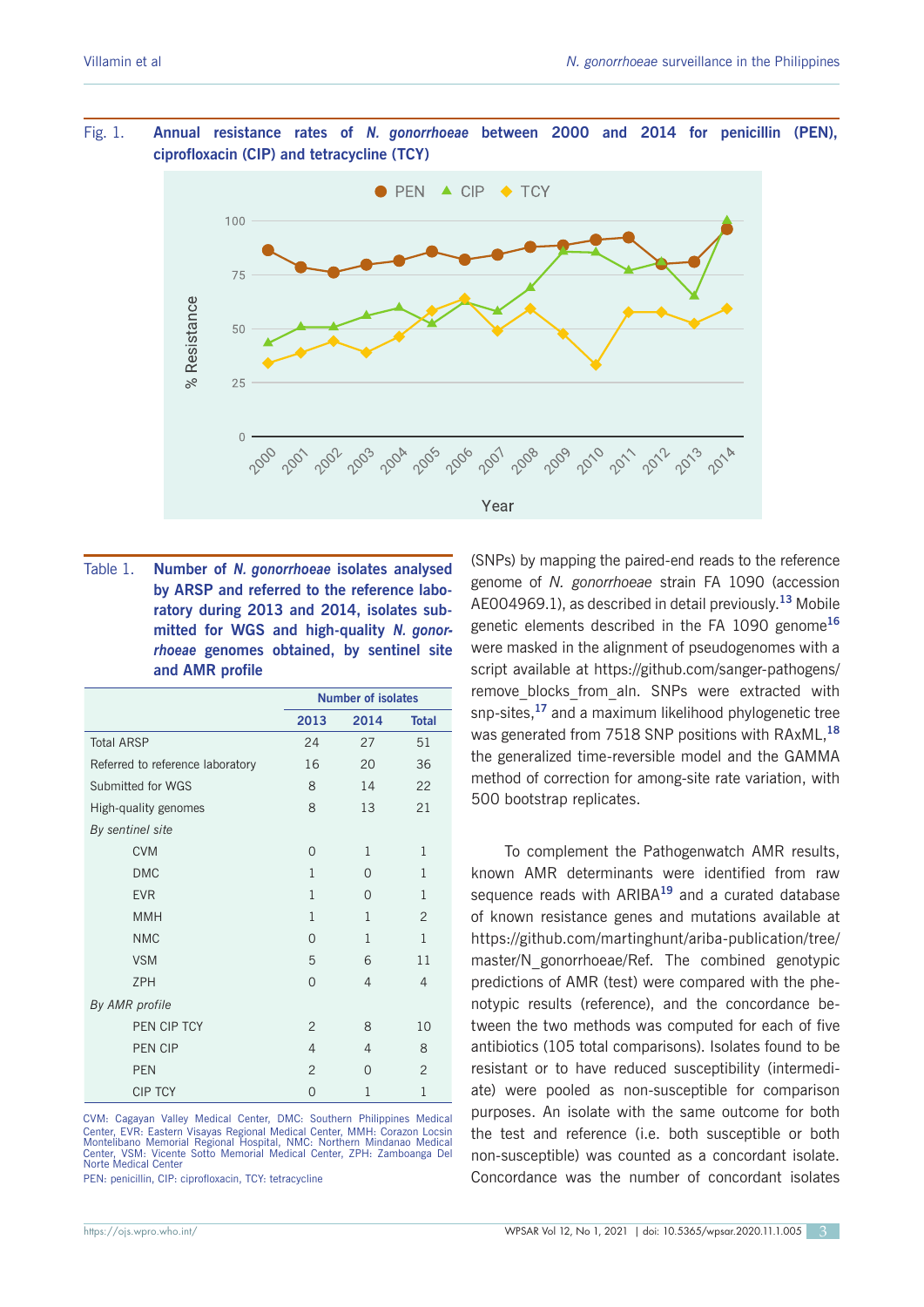over the total number of isolates assessed (expressed as a percentage).

The maximum likelihood tree, genotyping results and AMR predictions and the metadata collected from the sentinel sites were visualized with Microreact.**<sup>20</sup>**

To contextualize the genomes from this study with publicly available global genomes, we combined them with two surveys available on Pathogenwatch, a European survey of 1054 genomes**<sup>10</sup>** and a global survey of 395 genomes.**<sup>21</sup>**

# **Ethics statement**

Ethical approval is not applicable, as we used archived bacterial samples processed by ARSP. No identifiable data were used in this study.

## **RESULTS**

# **Demographic and clinical characteristics of the**  *N. gonorrhoeae* **isolates**

The 21 genomes included in this study represented seven sentinel sites, with Vicente Sotto Memorial Medical Center (VSM) contributing the most isolates  $(n = 11)$ . The highest incidence was in the age group 15–24 years (47.6%,  $n = 10$ ), followed by the age groups 5–14 years (28.6%, *n* = 6), 25–34 years (14.3%, *n* = 3) and 1–4 years (9.5%, *n* = 2, **Table 2**). The numbers of isolates from females and males were almost equal  $(n = 11$  and  $n = 10$ , respectively). The most frequent specimen source was the vagina ( $n = 8$ ) for female patients and penile discharge ( $n = 5$ ) for males. All the patients were outpatients  $(n = 21)$ .

# **Concordance between phenotypic and genotypic AMR**

Isolates were tested for susceptibility to five antibiotics representing four classes. In line with the resistance trends shown in **Fig. 1**, the most prevalent resistance profile was PEN CIP TCY, identified in 10 isolates from five sentinel sites and linked mainly to the presence of the  $b/a$ <sub>TEM</sub> gene, the S91F mutation in GyrA and the *tetM* gene, respectively (**Table 3**). One penicillin-resistant isolate (13ARS\_DMC0024) harboured three mutations, the -57delA mutation in the

# Table 2. **Demographic and clinical characteristics of 21** *N. gonorrhoeae* **isolates**

| <b>Characteristic</b>   | No. of isolates |  |  |
|-------------------------|-----------------|--|--|
| <b>Sex</b>              |                 |  |  |
| Male                    | 10              |  |  |
| Female                  | 11              |  |  |
| Age (years)             |                 |  |  |
| $1 - 4$                 | $\overline{2}$  |  |  |
| $5 - 14$                | 6               |  |  |
| $15 - 24$               | 10              |  |  |
| $25 - 34$               | 3               |  |  |
| <b>Patient type</b>     |                 |  |  |
| Inpatient               | $\overline{0}$  |  |  |
| Outpatient              | 21              |  |  |
| Location                |                 |  |  |
| Community               | 21              |  |  |
| Hospital                | $\Omega$        |  |  |
| Specimen origin         |                 |  |  |
| Vagina                  | 8               |  |  |
| Penile discharge        | 5               |  |  |
| Cervix                  | 3               |  |  |
| Genital discharge, male | $\overline{2}$  |  |  |
| Decubitus ulcer         | $\mathbf{1}$    |  |  |
| Urine                   | $\mathbf{1}$    |  |  |
| Other                   | $\mathbf{1}$    |  |  |

*mtrR* promoter and the non-synonymous substitutions in *ponA* (L421P) and *porB* (A121D), which may contribute to high-level penicillin resistance.**<sup>22</sup>** The partially assembled  $b/a<sub>TEM</sub>$  gene was also detected in this genome but was not considered in the concordance analysis. We also identified the non-synonymous mutation in the *folP* gene (R228S), which confers resistance to sulfonamides in 20 of 21 genomes; however, isolates are not routinely tested for resistance to this antibiotic class.

The concordance between antimicrobial susceptibility testing results and genotypic predictions (**Table 3**) was >95% for all antibiotics except tetracycline (66.67%), resulting in an overall concordance of 92.38% (**Table 3**). The discrepancies were attributed to seven false-positive results (isolates with a susceptible phenotype but with known AMR determinants in their genomes), all of which contained the mutation V57M in the rpsJ gene; two isolates also carried the *tetM* gene.**<sup>23</sup>**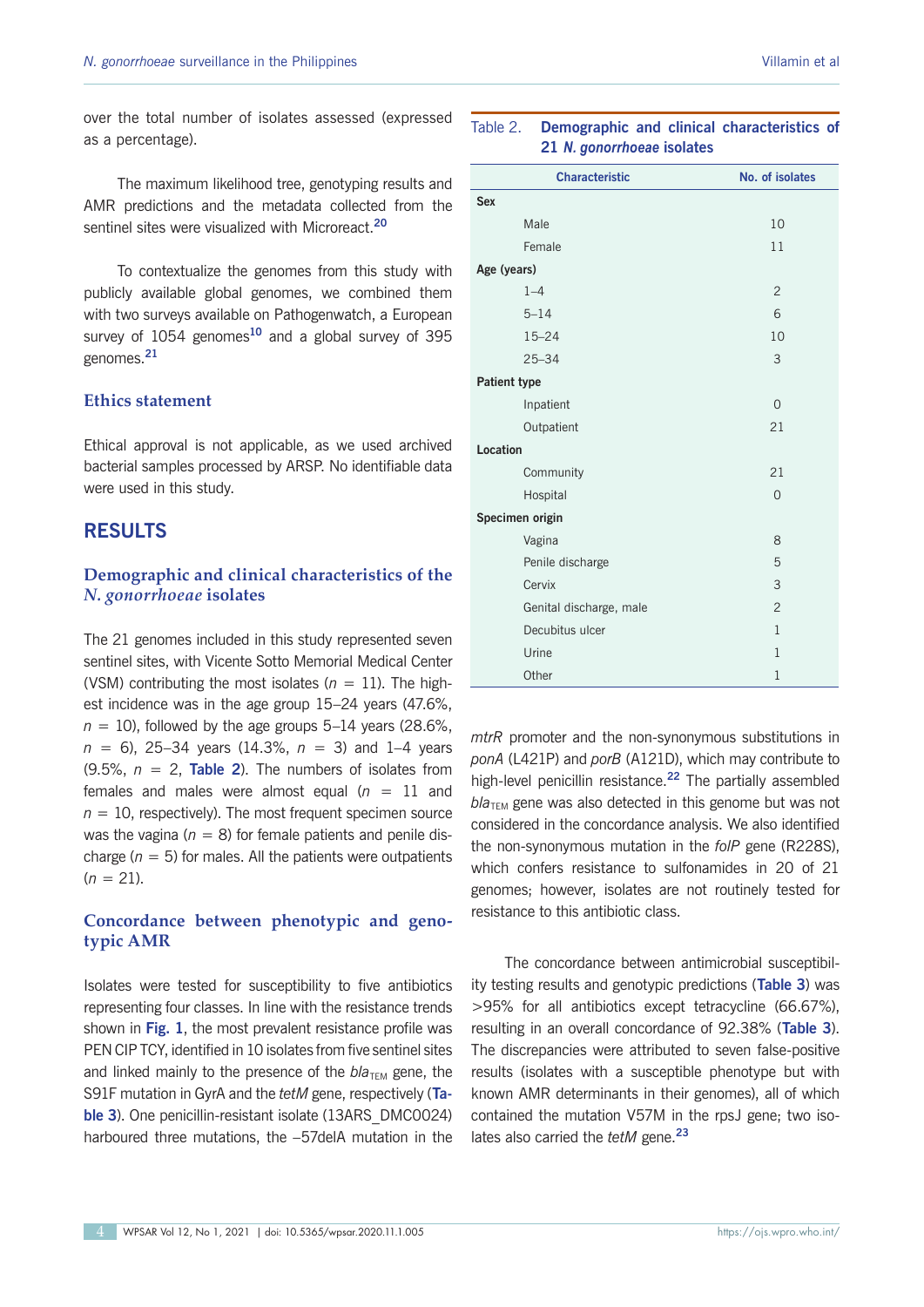| <b>Antibiotic class</b> | <b>Antibiotic</b> | <b>Resistant isolates</b> | <b>False positive</b> | <b>False negative</b> | Concordance (%) | <b>Resistance genes/</b><br><b>SNPs</b>                                                                                                      |
|-------------------------|-------------------|---------------------------|-----------------------|-----------------------|-----------------|----------------------------------------------------------------------------------------------------------------------------------------------|
| Cephalosporin           | Cefixime          | $\overline{O}$            | $\mathbf{0}$          | $\mathbf{O}$          | 100             |                                                                                                                                              |
| Cephalosporin           | Ceftriaxone       | $\overline{O}$            | $\mathbf{O}$          | $\mathbf{O}$          | 100             |                                                                                                                                              |
| Penicillin              | Penicillin        | 18                        | $\mathbf{O}$          | 1                     | 95.24           | $blaTEM$ , mtr $R$<br>promoter_-57de-<br>IA, mtrR A39T,<br>mtrR disrupted,<br>penA ins346D,<br>ponA1 L421P,<br>porB1b_A121D,<br>porB1b_G120K |
| Tetracycline            | Tetracycline      | 14                        | $\overline{7}$        | $\mathbf{0}$          | 66.67           | tetM, rpsJ-V57M,<br>mtrR promoter<br>$-57$ delA, mtr $R$<br>A39T, mtrR dis-<br>rupted                                                        |
| Fluoroquinolone         | Ciprofloxacin     | 19                        | $\mathbf{O}$          | $\mathbf{O}$          | 100             | gyrA D95G,<br>gyrA D95A,<br>gyrA_S91F,<br>parC_D86N,<br>parC S87N,<br>parC E91K                                                              |

# Table 3. **Comparison of genomic predictions of antibiotic resistance with susceptibility testing at the ARS reference laboratory**

# **Genotypic findings**

# *In silico genotyping*

A total of 15 different STs were identified, with only four (9364, 10316, 1582 and 8133) represented by more than one isolate. Nine genomes were assigned to eight known NG-MAST types and 12 genomes to nine novel types. Only three sentinel sites, namely Corazon Locsin Montelibano Memorial Regional Hospital (MMH), VSM and Zamboanga Del Norte Medical Center (ZPH), submitted more than one isolate, and all were represented by almost as many STs as isolates submitted. Details of the numbers and the most common STs and NG-MAST types found at each sentinel site are shown in **Table 4**.

# *Population structure of N. gonorrhoeae in the Philippines*

The diverse gonococcal population was represented by a tree with three deep-branching clades and no clear geographical signal (**Fig. 2**). Clades II and III were characterized by a different repertoire of AMR genes and mutations. Clade II contained mostly isolates susceptible to or with reduced susceptibility to tetracycline and with the V57M mutation in the *rpsJ* gene alone, while clade III was composed of isolates resistant to tetracycline and also containing the *tetM* gene. Similarly, while both clades

contained isolates resistant to ciprofloxacin harbouring the *gyrA*\_S91F mutation, clade II was characterized by the presence of gyrA\_D95G alone or in combination with the one mutation in *parC*, while clade III was characterized by the presence of *gyrA*\_D95A with one or two mutations in *parC* in all but one isolate. Clades II and III showed different geographical distributions, although both were present at the VSM and ZPH sentinel sites, which submitted the most isolates. The genome from sentinel site Southern Philippines Medical Center (DMC) with a deletion in the *mtrR* promoter (–57delA) was found on a separate branch (I) in the tree and also carried a different complement of AMR determinants, indicating that it is genetically distinct from the others (**Fig. 2**).

# *N. gonorrhoeae from the Philippines in the global context*

The Philippine genomes were contextualized with two recently published collections**10,21** available in Pathogenwatch. A recent global collection of 395 genomes from 58 countries (including the Philippines) showed two major lineages with different evolutionary strategies. Most of the genomes in this study were found within a subclade of lineage A, a multidrug-resistant lineage associated with infection in high-risk sexual networks (**Fig. 3A**), and mixed with genomes from Europe, Pakistan and South-East Asia, including genomes previously isolated in the Philippines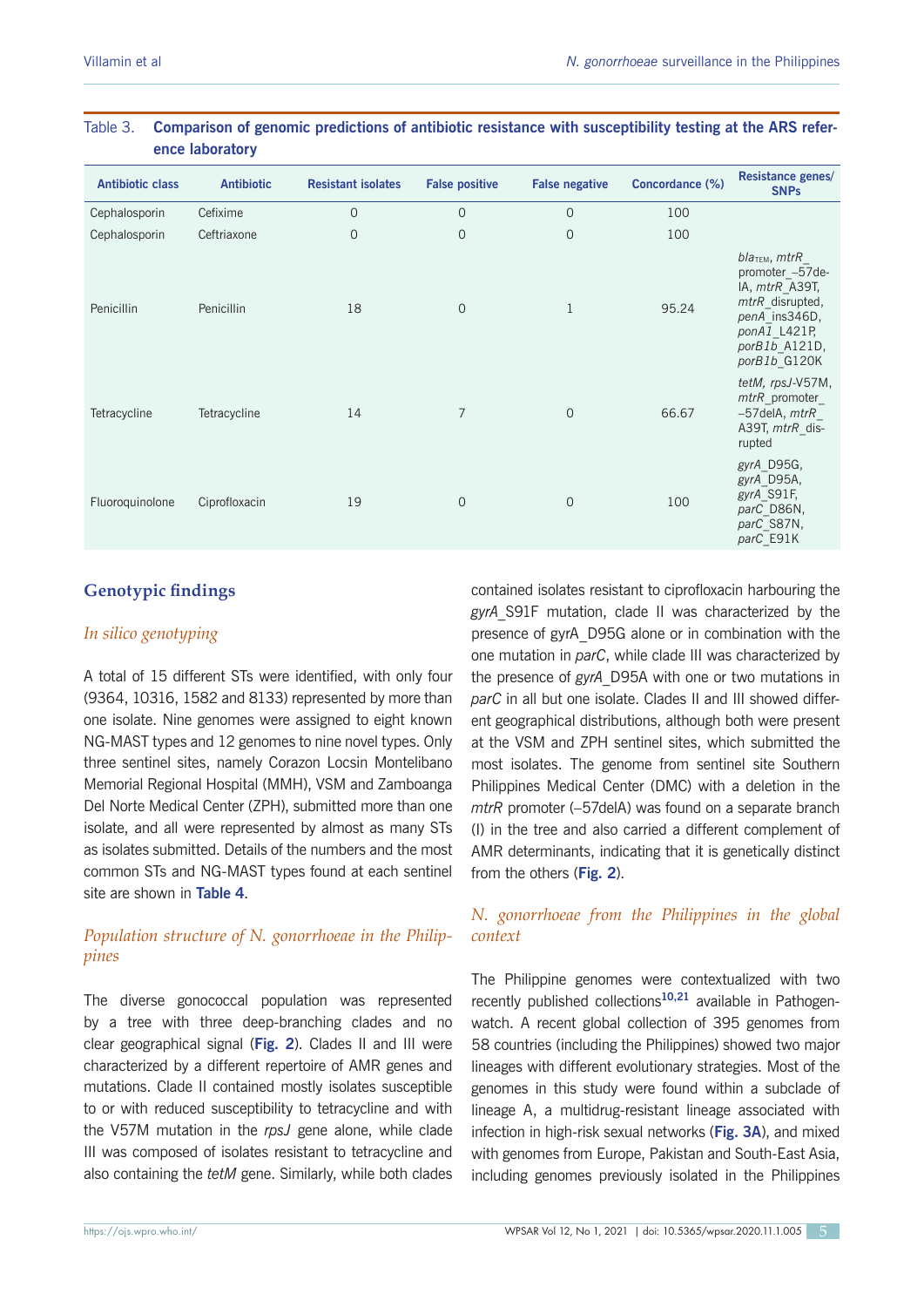#### Table 4. **Distribution of isolates, STs, NG-MAST types, resistance profiles and resistance genes and mutations at the seven sentinel sites. The genetic resistance mechanisms for all the isolates from each site are listed.**

| Laboratory | No. of<br><b>isolates</b> | STs (no. of isolates)                                                                                          | <b>NG-MAST types</b><br>(no. of isolates)                           | Resistance profile $\pm$<br>(no. of isolates)                       | <b>Resistance genes and SNPs</b>                                                                                                                                                           |
|------------|---------------------------|----------------------------------------------------------------------------------------------------------------|---------------------------------------------------------------------|---------------------------------------------------------------------|--------------------------------------------------------------------------------------------------------------------------------------------------------------------------------------------|
| <b>CVM</b> | 1                         | 8780                                                                                                           | Novel                                                               | PEN CIP TCY                                                         | $blaTEM$ , penA ins346D, ponA1 L421P, mtrR<br>A39T, gyrA S91F, gyrA D95A, parC S87N,<br>tetM, rpsJ-V57M                                                                                    |
| <b>DMC</b> | $\overline{1}$            | 1903                                                                                                           | Novel                                                               | PEN CIP TCY                                                         | penA ins346D, ponA1 L421P, porB1b<br>A121D, mtrR promoter<br>-57delA, gyrA D95G, gyrA S91F, parC S87N,<br>parC_E91K, tetM, rpsJ-V57M                                                       |
| <b>EVR</b> | 1                         | 1582                                                                                                           | 13796                                                               | PEN CIP                                                             | bla <sub>TEM</sub> , penA_ins346D, mtrR_A39T, gyrA_<br>D95G, gyrA S91F, rpsJ-V57M                                                                                                          |
| <b>MMH</b> | $\overline{2}$            | 11 956, 11 208                                                                                                 | 1631, novel                                                         | PEN CIP                                                             | $blaTEM$ , penA ins346D, mtrR A39T, porB1b<br>A121D, porB1b G120K, gyrA D95G, gyrA<br>S91F, parC D86N, rpsJ V57M                                                                           |
| <b>NMC</b> | 1                         | 1588                                                                                                           | Novel                                                               | PEN CIP TCY                                                         | bla <sub>TEM</sub> , penA_ins346D, mtrR_A39T, ponA1_<br>L421P, gyrA S91F, gyrA D95A tetM, rpsJ-<br><b>V57M</b>                                                                             |
| <b>VSM</b> | 11                        | 8133 (2), 9364 (2),<br>10 316 (1), 1587<br>(1), 11431(1), 11<br>963 (1), 1582 (1),<br>$11956(1)$ ,<br>15234(1) | $2187(2)$ , 1691 $(1)$ ,<br>$1498(1)$ , 1797 $(1)$ ,<br>novel $(6)$ | PEN CIP (4)<br>PEN CIP TCY (4)<br>$CIP$ TCY $(1)$<br><b>PEN (2)</b> | $blaTEM$ , penA_ins346D, mtrR_disrupted,<br>mtrR_A39T, ponA1_L421P, porB1b_A121D,<br>porB1b_G120K, gyrA_D95G, gyrA_D95A,<br>gyrA S91F, parC D86N, parC S87N, parC<br>E91K, tetM, rpsJ-V57M |
| <b>ZPH</b> | $\overline{4}$            | 10 316 (2), 9364<br>(1), 8130(1)                                                                               | 2080 (1), 11 821<br>$(1)$ , novel $(2)$                             | PEN CIP TCY (3)<br>PEN CIP(1)                                       | $blaTEM$ , mtrR disrupted, mtrR A39T, porB1b<br>A121D, gyrA D95G, gyrA D95A, gyrA S91F,<br>parC D86N, parC S87N, parC E91K, tetM,<br>rpsJ-V57M                                             |

CVM: Cagayan Valley Medical Center; DMC: Southern Philippines Medical Center; EVR: Eastern Visayas Regional Medical Center; MMH: Corazon Locsin Monteli-<br>bano Memorial Regional Hospital; NMC: Northern Mindanao Medical Cente

PEN: penicillin, CIP: ciprofloxacin, TCY: tetracycline

#### Fig. 2. **Genomic surveillance of** *N. gonorrhoeae* **from the Philippines, 2013–2014** mtrR\_promoter\_a-57del *mtrR*\_promoter\_a–57del porB1b\_A121D<br>porB1b\_G120K mtrR disrupted *porB1b*\_A121D *porB1b*\_G120K *mtrR*\_disrupted penA\_ins346D *penA*\_ins346D 00741 L421P *ponA1*\_L421P *gyrA\_*D95A<br>*gyrA\_*S91F<br>*gyrA\_*S91F<br>*parC\_*S87N<br>*parC\_*E91K<br>*parC\_*E91K  $ntrR$   $A39T$ *mtrR*\_A39T *gyrA*\_d95G *parC*\_D86N *gyrA*\_D95A *parC*\_S87N *parC*\_E91K *rpsJ*\_V57M *bla<sub>TEM</sub>*  $M_{\rm M}$ DarC **Diec Diec** *tetM* **ST legend** ន ដី ទី 5 នី 8  $\Box$ 10316 **100**  $\Box$  11208 **II 100** m. 11431 **100**  $\blacksquare$  11956  $\Box$  11963 **100**  $\Box$  15234 **I T** 1582 1587  $\Box$ **III 100** 1588  $\Box$ **100** 1903 m. **95** $\Box$  8130 **100** 8133  $\bullet$ П 8780 **100**  $\Box$  9364  $0.12$

Maximum likelihood phylogenetic tree of 21 isolates from the Philippines, inferred from 7518 SNP sites. The tree leaves are coloured by sentinel site (map). The<br>tree is annotated with the MLST ST as per the legend, the res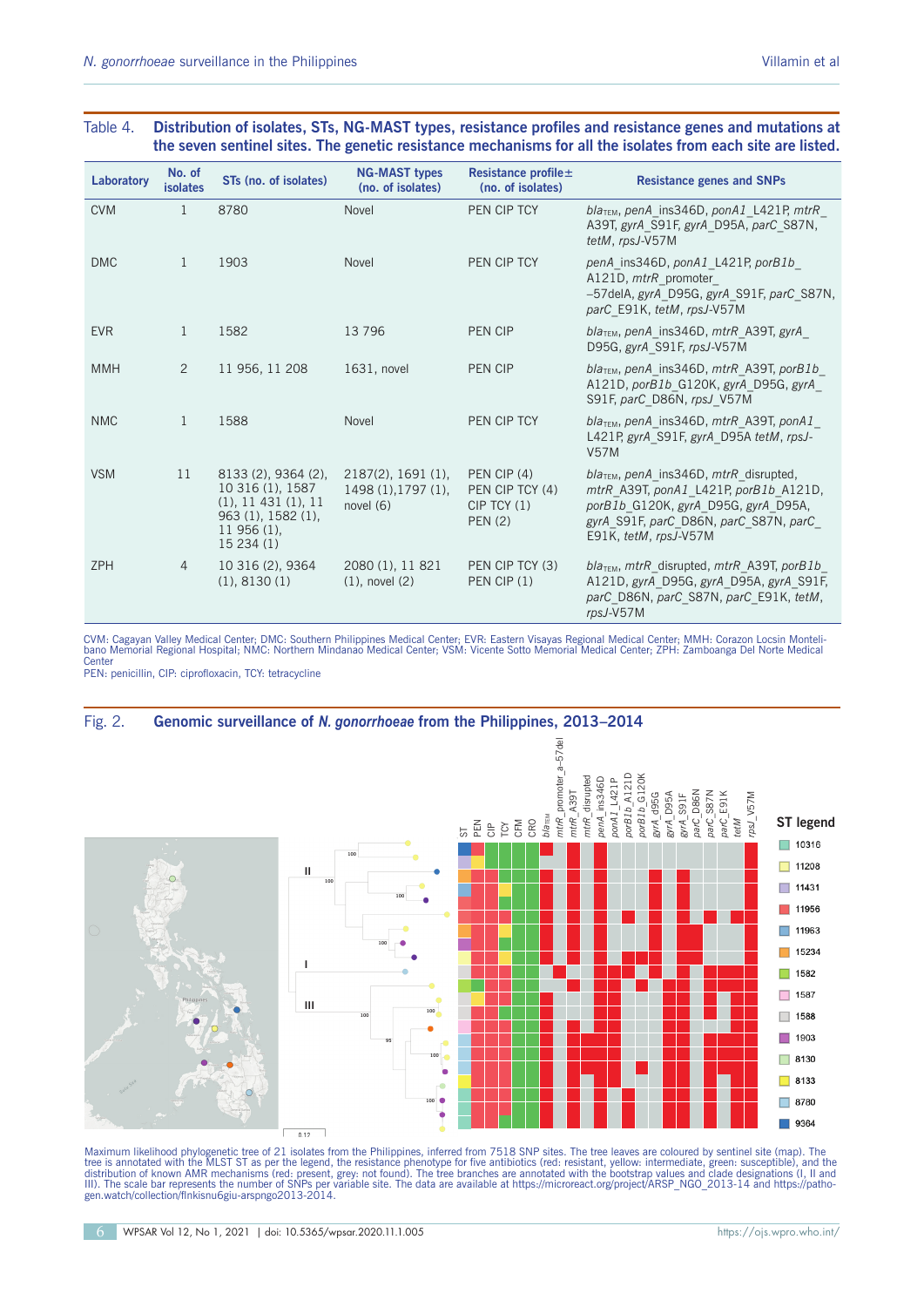

**Fig. 3A**. Tree of 416 genomes from this study (*n* = 21) and a recent global collection (*n* = 395), inferred with Pathogenwatch from 22 558 variant sites in 1542 core genes. Purple nodes indicate genomes from the Philippines from this study (circles) or the global collection (squares). The scale bar represents the number of SNPs. The data are available at https://pathogen.watch/collection/wrdonfwhju6f-arsp-ngo-2013-2014-global-context.

**Fig. 3B**. Detail of the subtree of closely related genomes from the Philippines (orange nodes) and Norway (blue node), inferred with Pathogenwatch. The tree branches are annotated with the number of pairwise SNP differences between isolates. The metadata blocks indicate the ST, NG-MAST type and the presence (red<br>blocks) of seven AMR determinants. The full collection is availab blocks) of seven AMR determinants. The full collection is available at https://pathogen.watch/collection/xtusqgwqhxcy-arsp-ng

(1998 and 2008**<sup>21</sup>**). The genome from DMC was found within a separate subclade with genomes from Europe, India and Pakistan, which also carried the *mtrR*\_–57delA promoter deletion.

We further contextualized our isolates with 1054 genomes from 20 countries collected in 2013 in a European survey.<sup>10</sup> Notably, the genome of strain 14ARS\_VSM0347 isolated from a female on 25/04/2014 in the Philippines was highly similar to that of ECDC\_GC\_088 isolated from a male on 31/12/2013 in Norway (**Fig. 3B**), with no SNP differences found in the Pathogenwatch core genome (1542 genes). One SNP was identified in the referencebased alignment of the two pseudogenomes, confirming that these two genomes are highly similar. The two strains also shared the same complement of AMR genes and mutations (**Fig. 3B**). The genetic distance between the

two genomes is consistent with isolates from the same location,**<sup>10</sup>** suggesting an epidemiological link and a route of international transmission. The gonococcal reference laboratory at the Norwegian Institute of Public Health confirmed that the isolate was also resistant to penicillin and ciprofloxacin and susceptible to extended-spectrum cephalosporins (tetracycline not tested) and that the Norwegian male had visited the Philippines and claimed to have contracted gonorrhoea during his stay (personal communication).

# **DISCUSSION**

WGS showed that the *N. gonorrhoeae* genomes from the Philippines are genetically diverse and carry a variety of AMR determinants, such as chromosomal mutations and acquired genes. The concordance between phenotypic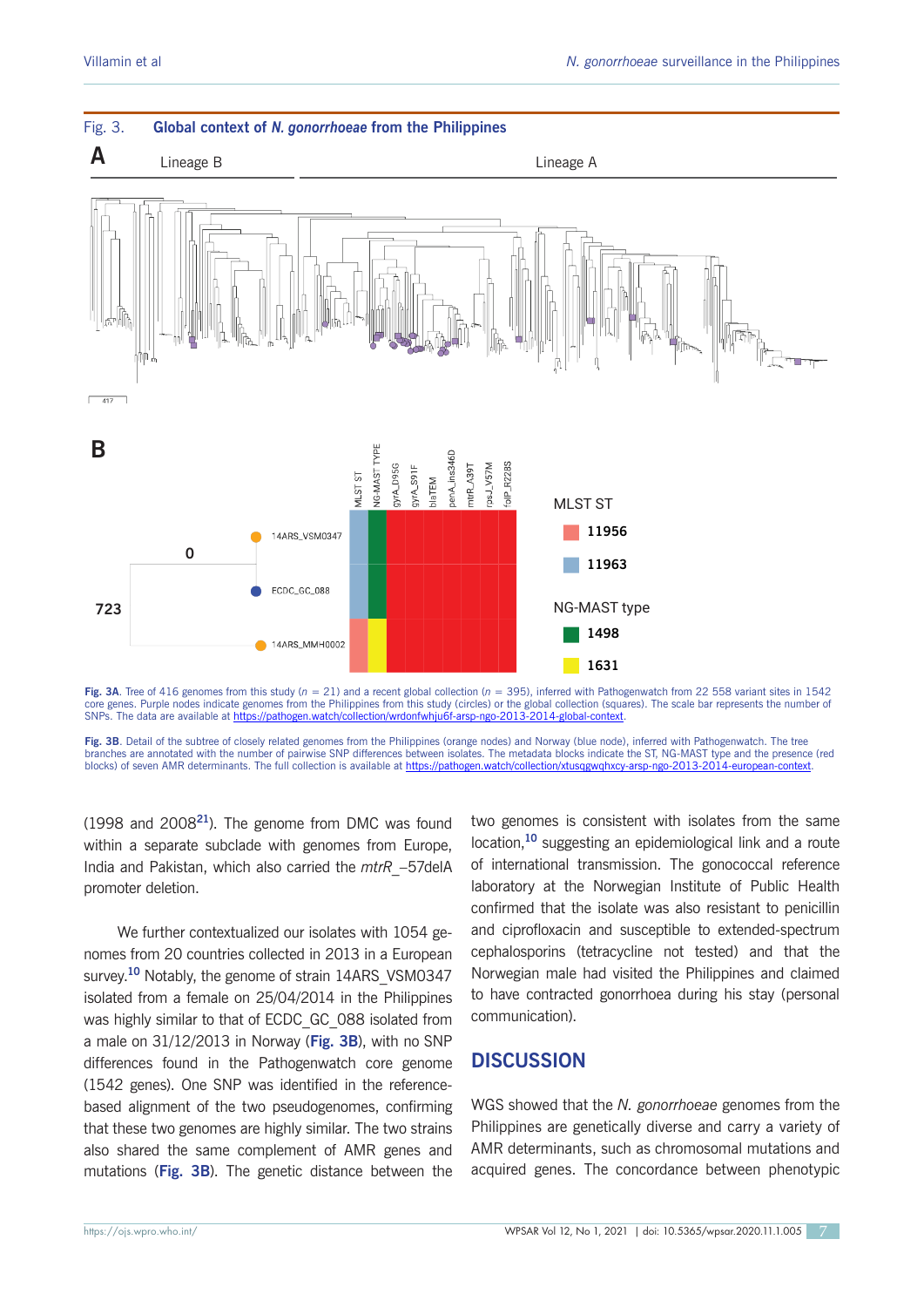and genotypic resistance was high (>95%) for most antibiotics but only 66% for tetracycline. Susceptible isolates carrying only the *rpsJ*\_V57M mutation, which confers low-level tetracycline resistance, have been reported previously.**<sup>24</sup>** The two susceptible isolates with a full-length *tetM* gene reported by Pathogenwatch were re-tested by disc diffusion and their susceptibility confirmed. The discrepancy, which could be explained for example by the lack of expression of the gene, errors in susceptibility testing or low-level DNA contamination, will be further investigated. Although *N. gonorrhoeae* remains largely susceptible to extended-spectrum cephalosporins and azithromycin in the Philippines, we identified one isolate (13ARS\_DMC0024) with a –57delA mutation in the *mtrR* promoter, which results in overexpression of the MtrCDE efflux pump and, in combination with other mutations, can increase the minimum inhibitory concentrations of azithromycin (as well as penicillin and tetracycline).**4,22** Prospective surveillance with WGS can detect in real-time the acquisition of additional mutations that could result in decreased susceptibility.

A recent report suggested rapid recent intercontinental transmission of gonorrhoea, with common introductions from Asia to the rest of the world.**<sup>21</sup>** In support of this finding, the Philippine genomes, most of which were within a subclade of global lineage A, were interspersed with those from other countries (**Fig. 3A**). In addition, we found evidence of an introduction event from the Philippines to Norway associated with travel of a Norwegian male to the Philippines (**Fig. 3B**).

Global lineage A is associated with infection in highrisk sexual networks.**<sup>21</sup>** The combination of WGS with epidemiological information can reveal transmission routes and risk factors, which can be used to design better control measures.**<sup>25</sup>** The small size of our retrospective data set (*n*  $= 21$ ) and the linked epidemiological data did not permit any inferences about sexual networks or risk factors, which is a limitation of this study. The number of reported isolates by ARSP has, however, since increased to more than 100 per year, and data on risk factors are also collected, which will allow a more comprehensive analysis of the population diversity and of risk factors in future reports.

Our results represent the first genomic survey of *N. gonorrhoeae* isolates collected by ARSP and will constitute the background for contextualizing continuous prospective surveillance. In addition, it highlights the importance of genomic surveillance in the Western Pacific and other endemic regions to understand the spread of drug-resistant gonorrhoea worldwide.

#### *Acknowledgements*

We are grateful to Martin Steinbakk at the Norwegian Institute of Public Health and to Karianne Wiger Gammelsrund and the microbiology laboratory at the University Hospital of North Norway for retrieving the information on the Norwegian isolate. We also thank Dr Leonor Sánchez-Busó and Dr Magnus Unemo for critical reading of the manuscript.

#### *Funding*

This work was supported by a Newton Fund award from the Medical Research Council (United Kingdom) MR/ N019296/1 and the Philippine Council for Health Research and Development. Additional support was provided by the National Institute for Health Research (United Kingdom), the Global Health Research Unit on genomic surveillance of AMR (16/136/111) and by research grant U01CA207167 from the US National Institutes of Health.

#### *Conflicts of interest*

The authors declare no conflicts of interest.

#### **References**

- 1. Wi T, Lahra MM, Ndowa F, Bala M, Dillon JR, Ramon-Pardo P, et al. Antimicrobial resistance in Neisseria gonorrhoeae: Global surveillance and a call for international collaborative action. PLoS Med. 2017;14(7):e1002344.
- 2. Wi TEC, Saniel OP, Ramos ER, MacNeil J, Neilsen G. RTI/STI prevalence in selected sites in the Philippines. Durham (NC): FHI Foundation; 2002.
- 3. External review of the national health sector response to HIV and sexually transmitted infections 2013: Republic of the Philippines. Manila: WHO Regional Office foe the Western Pacific; 2015.
- 4. Unemo M, Shafer WM. Antimicrobial resistance in Neisseria gonorrhoeae in the 21st century: past, evolution, and future. Clin Microbiol Rev. 2014;27(3):587–613.
- 5. Fifer H, Natarajan U, Jones L, Alexander S, Hughes G, Golparian D, et al. Failure of dual antimicrobial therapy in treatment of gonorrhea. N Engl J Med. 2016;374(25):2504–6.
- 6. George CRR, Enriquez RP, Gatus BJ, Whiley DM, Lo YR, Ishikawa N, et al. Systematic review and survey of Neisseria gonorrhoeae ceftriaxone and azithromycin susceptibility data in the Asia Pacific, 2011 to 2016. PLoS One. 2019;14(4):e0213312.
- 7. Martin IM, Ison CA, Aanensen DM, Fenton KA, Spratt BG. Rapid sequence-based identification of gonococcal transmission clusters in a large metropolitan area. J Infect Dis. 2004;189(8):1497– 505.